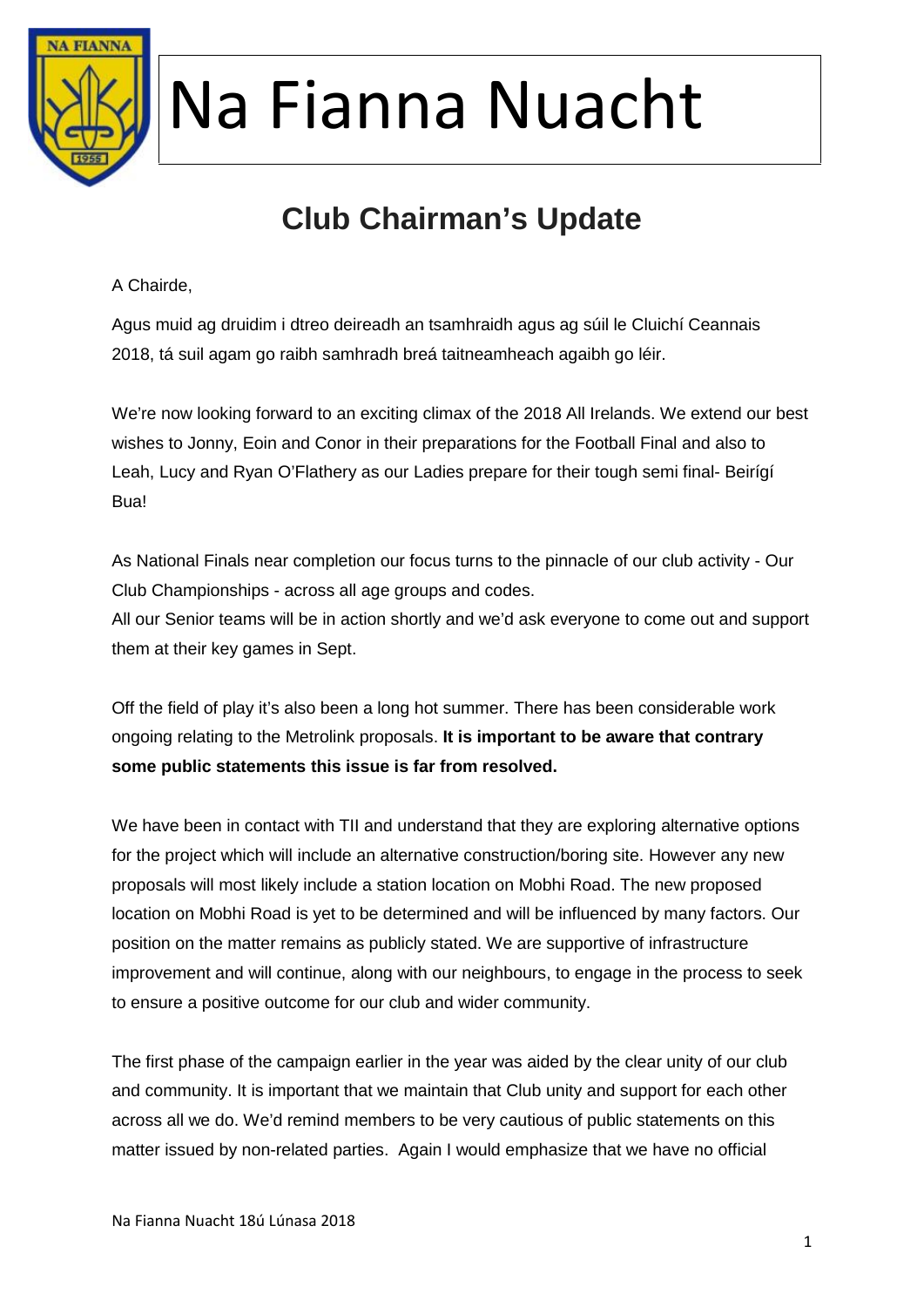

change in the proposals and we will leave no stone unturned until this has been formally resolved.

As club life kicks fully into gear please note in your diary our AGM will take place on Sept 20<sup>th</sup> (earlier than last year) where our new executive will be elected. We face another important and busy year and it is vital that our community is guided by a representative, active and committed executive. Each member's input in this matter is important. Nominations for all positions on the 2018/19 Executive will be open until Sept 4th. I would ask that every member consider nominating appropriate candidates to help us all face the challenges of the coming year.

Here's to a successful championship campaign for all our team !

Go neiri go geal linn! Le Buíochas Cormac Ó Donnchú, Cathaoirleach CLG Na Fianna.

#### **Na Fianna Golf Society**

Na Fianna Golf Society Captains Prize outing in Clontarf Golf Club on Friday 7th September. Tee time 1.30 to 3.15pm. Contact Tom Foran 0863649591 for timesheet. New members always welcome.

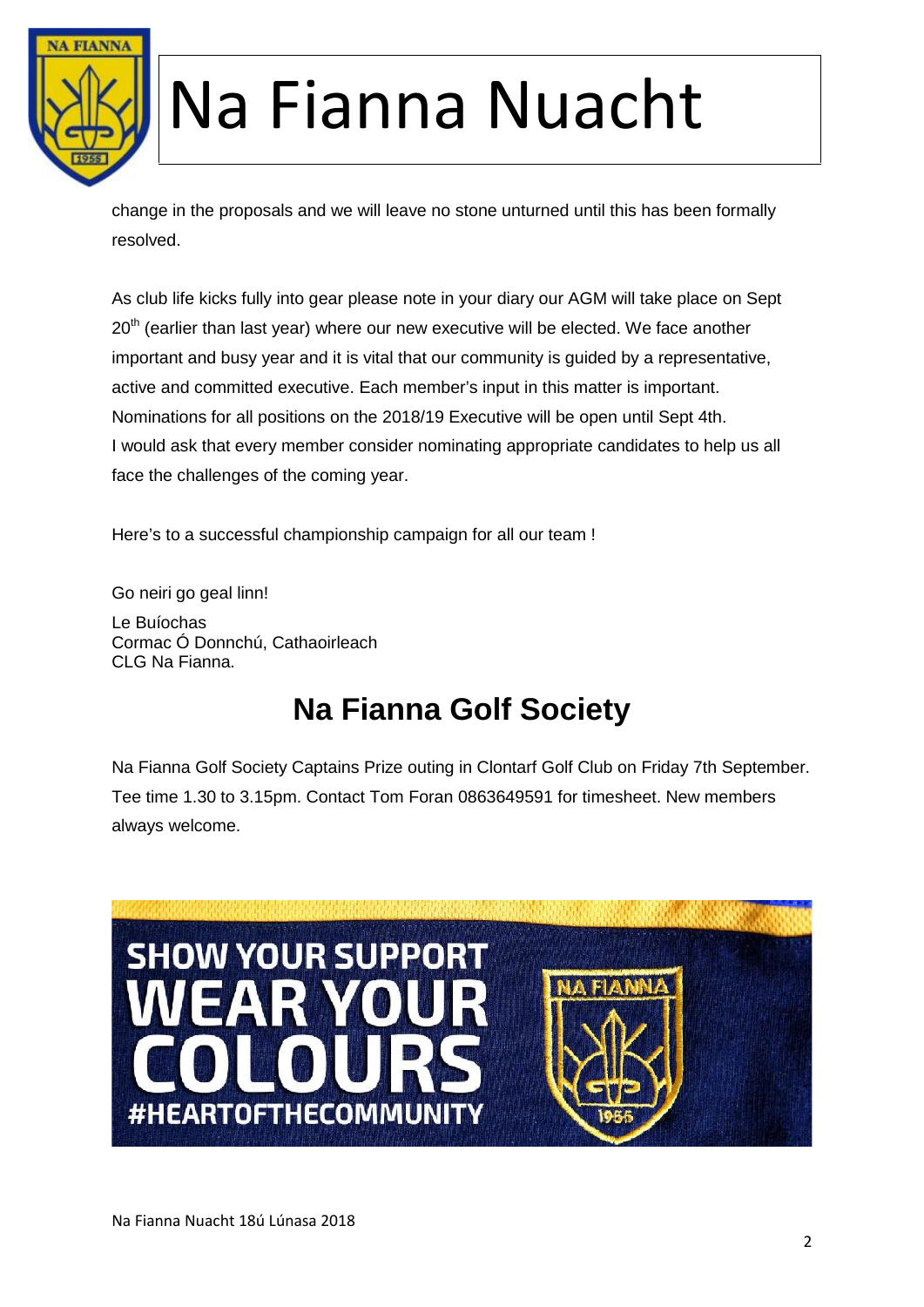

### **Inter Ladies Looking For Your Support**

The Ladies Inter footballers will play St Brendans Gaa in the Junior C championship final next Wednesday 22nd, throw in 8.30pm in Lawless Park (Fingallians Gaa). The team in only their second year together as a group, includes a great mix of youth and experience with representation from current U16, minor and adult teams. There is truly a magnificent bond within this team and what we need to make it a winning team is your support! One team, one community, one bond! Hope to see you there.

#### **All-Ireland Hurling Final Ticket Winners**

Congrats to the following whose names were drawn from the hat in this week's Na Fianna members' raffle for All-Ireland Hurling Final tickets.

Michael Griffin Clann Ui Dhalaigh Joe Murphy Richie Dunne Essie O Hara Rob Mullen Lorna Murphy (Grehan) Pat Cooney

There were a total of 198 requests from members to be included in the draw for the 8 tickets received.

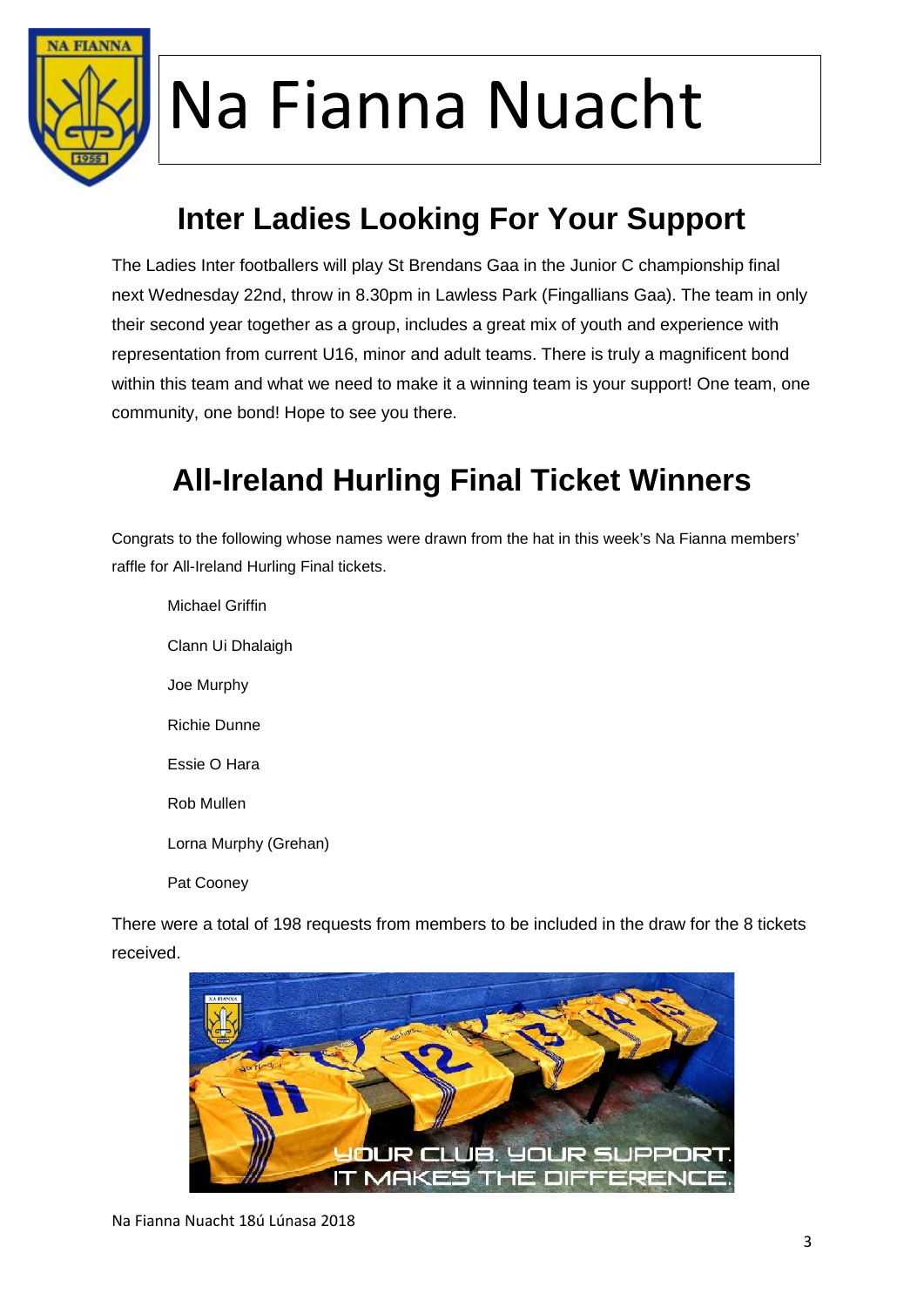

### **Juvenile Training**

A few weeks yet to back to school time but many teams are already returning to training after their summer break. Please be aware that the Summer Training schedule remains in effect and is only superseded by official fixtures.

The summer schedule is on the club web site under Fixtures, see link here. Mentors are reminded to also review the "Pitch Bookings" section on the club website to check if any official fixtures are scheduled. For example, Wednesday August 22nd there is an u-16 Football league game scheduled for St. Vincent's school at 7.30 so that takes precedent over training slots for that evening in Vincent's school.

At present there are a large number of league games scheduled for mid-week so availability of pitches is limited. Please do not request mid-week challenge matches as Fixtures will not be able to facilitate your request.

Also please note the change in training times commencing Monday September 3rd.

#### **Lost & Found**

A member left a hurley with 3 helmets on it outside Montessori last week following a Rounders training session. Exact details are;

1 Hurl with Na Fianna grip & band

- 1 Red Cooper Helmet
- 1 Red Azzurri Helmet
- 1 Blue Assurri Helmet

If you found them or picked them up please contact the office.

#### **Handball News**

Best wishes to Meadhbh NÍ Dhálaigh, John Walsh and Michael Carrie who are currently competing in the World Handball Championships in Minneapolis Minnesota USA whch have been running there since August 10<sup>th</sup>.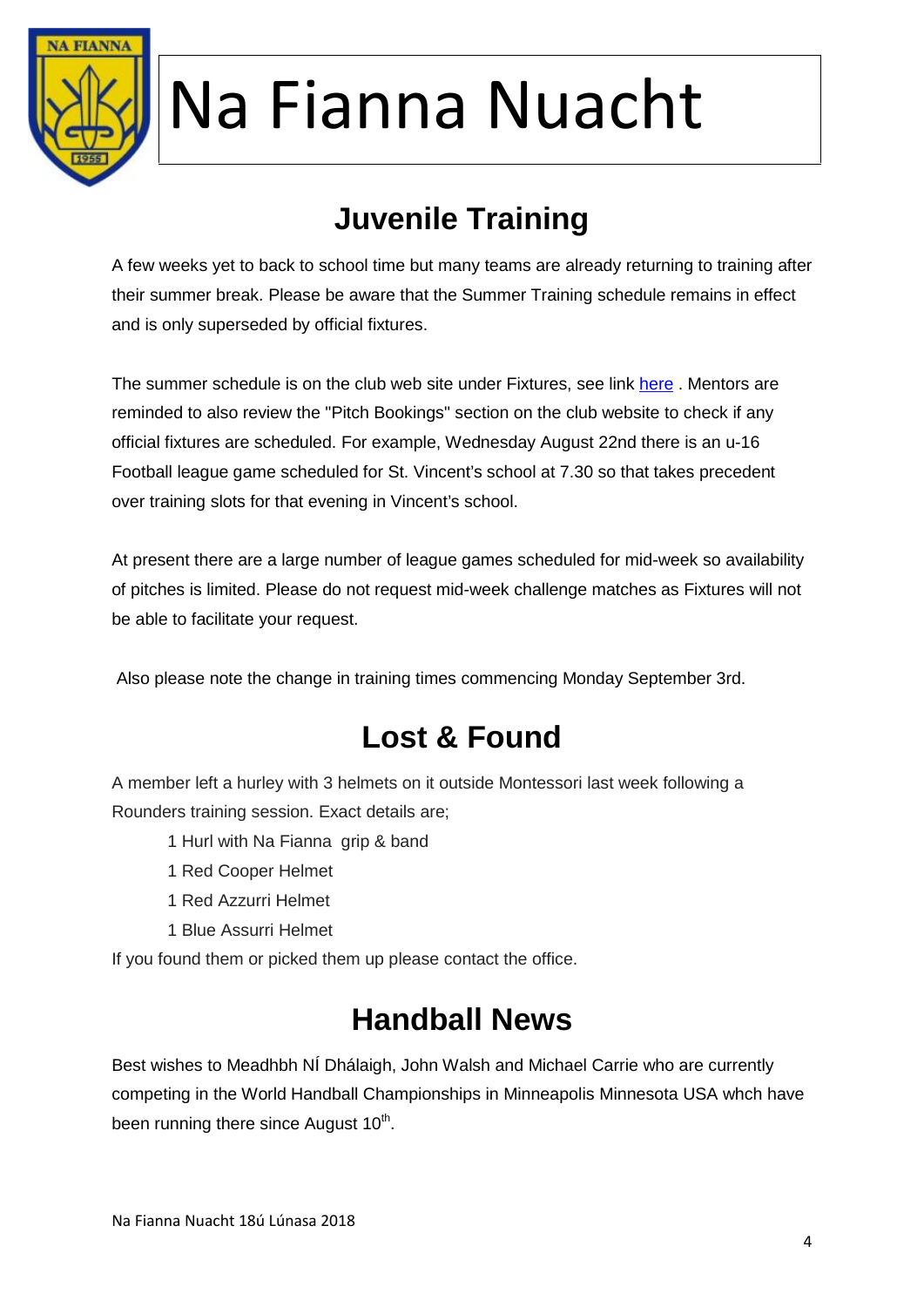

### **Weekend Fixtures**

Our 3 Junior Football teams play this Sunday 19<sup>th</sup> August. AFL5's play Erin's Isle and AFL8's play Wild Geese, both games are away and throw in at 10.30am. AFL10's play Erin's Isle in Mobhi Road at 12 noon. Best of luck to all teams,full fixture list on website, all support welcome.



### **Na Fianna's Dubs**

Congrats to Niamh Gleeson, Gráinne Free and the Dublin Premier Junior team that beat Offaly in Saturday's Liberty Insurance All Ireland Camogie Semi Final in Coralstown/Kinegad GAA.